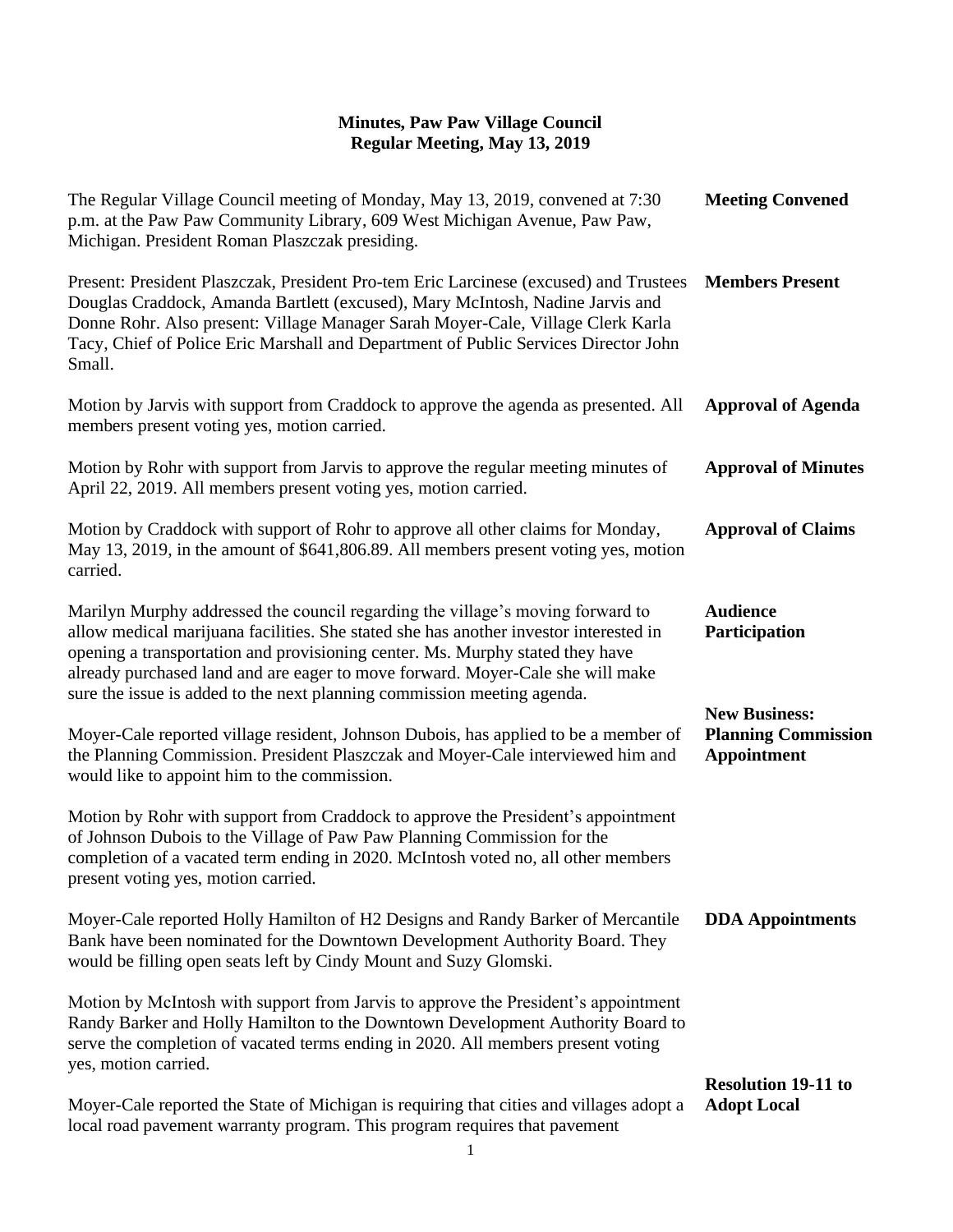| construction contracts with costs of over \$2 million contain language that includes a<br>warranty for the pavement work.                                                                                                                                               | <b>Pavement Warranty</b><br>Program                                                         |
|-------------------------------------------------------------------------------------------------------------------------------------------------------------------------------------------------------------------------------------------------------------------------|---------------------------------------------------------------------------------------------|
| Motion by Jarvis with support from Craddock to adopt Resolution 19-11 to adopt a<br>local pavement warranty program. Roll call vote; Craddock, Rohr, Plaszczak,<br>McIntosh, Jarvis, all voting yes, motion carried.                                                    |                                                                                             |
| Moyer-Cale reported that along with the Resolution to adopt the road warranty<br>program, the Village must adopt an implementation policy for that program.                                                                                                             |                                                                                             |
| Motion by Rohr with support from Craddock to adopt Resolution 19-12 to implement<br>a local pavement warranty program. Roll call vote; Jarvis, McIntosh, Plaszczak, Rohr,<br>Craddock, all voting yes, motion carried.                                                  | <b>Resolution 19-12 to</b><br><b>Implement Local</b><br><b>Pavement Warranty</b><br>Program |
| Moyer-Cale reported, annually, unpaid utility balances and code enforcement bills<br>that are more than six months delinquent are turned over to the township to be<br>assessed on the property owner's tax bill. These charges need to be certified by the<br>council. | <b>Ongoing Business</b><br><b>Delinquent Utilities</b><br><b>Assessments</b>                |
| Motion by Craddock with support from Jarvis to certify delinquent utility charges for<br>inclusion on the Village tax bill. All members present voting yes, motion carried.                                                                                             |                                                                                             |
| Moyer-Cale reported the American Legion McGowan-Johnson Post 68 is requesting<br>to hold the Memorial Day Parade on Michigan Avenue again this year.                                                                                                                    | <b>Memorial Day Parade</b><br><b>Approval</b>                                               |
| Motion by McIntosh with support from Craddock to approve the request to hold the<br>Memorial Day Parade at 10 am on Monday, May 27, 2019 and associated road<br>closures All members present voting yes, motion carried.                                                |                                                                                             |
| Moyer-Cale reported Wings of God would to like to change their previously approved<br>Bucket Brigade event to Saturday, July 27 <sup>th</sup> .                                                                                                                         | <b>Wings of God Bucket</b><br><b>Brigade Date Change</b>                                    |
| Motion by McIntosh with support from Jarvis to modify the prior approval of the<br>Wings of God Bucket Brigade from Friday, July 26 <sup>th</sup> to Saturday, July 27 <sup>th</sup> . All<br>members present voting yes, motion carried.                               |                                                                                             |
| Director Small gave a demonstration on maintaining pressure during the draining of<br>the water tower prior to painting. Small stated the painting was set to commence on<br>Monday the 13 <sup>th</sup> and weather permitting run about 2 weeks.                      | <b>DPS Update-Water</b><br><b>System</b>                                                    |
| Rohr reported the Finance Committee met to discuss the fund balance policy draft and<br>the updating of the Village's credit card policy.                                                                                                                               | <b>Committee Meetings</b><br>and Reports<br><b>Finance and Admin</b>                        |
| No Report.                                                                                                                                                                                                                                                              | <b>Public Services</b>                                                                      |
| Plaszczak reported the Parks and Rec Board met to discuss the new kayak launch, the<br>upcoming training of running the weed boat and mowing of the parks.                                                                                                              | Area Parks & Rec                                                                            |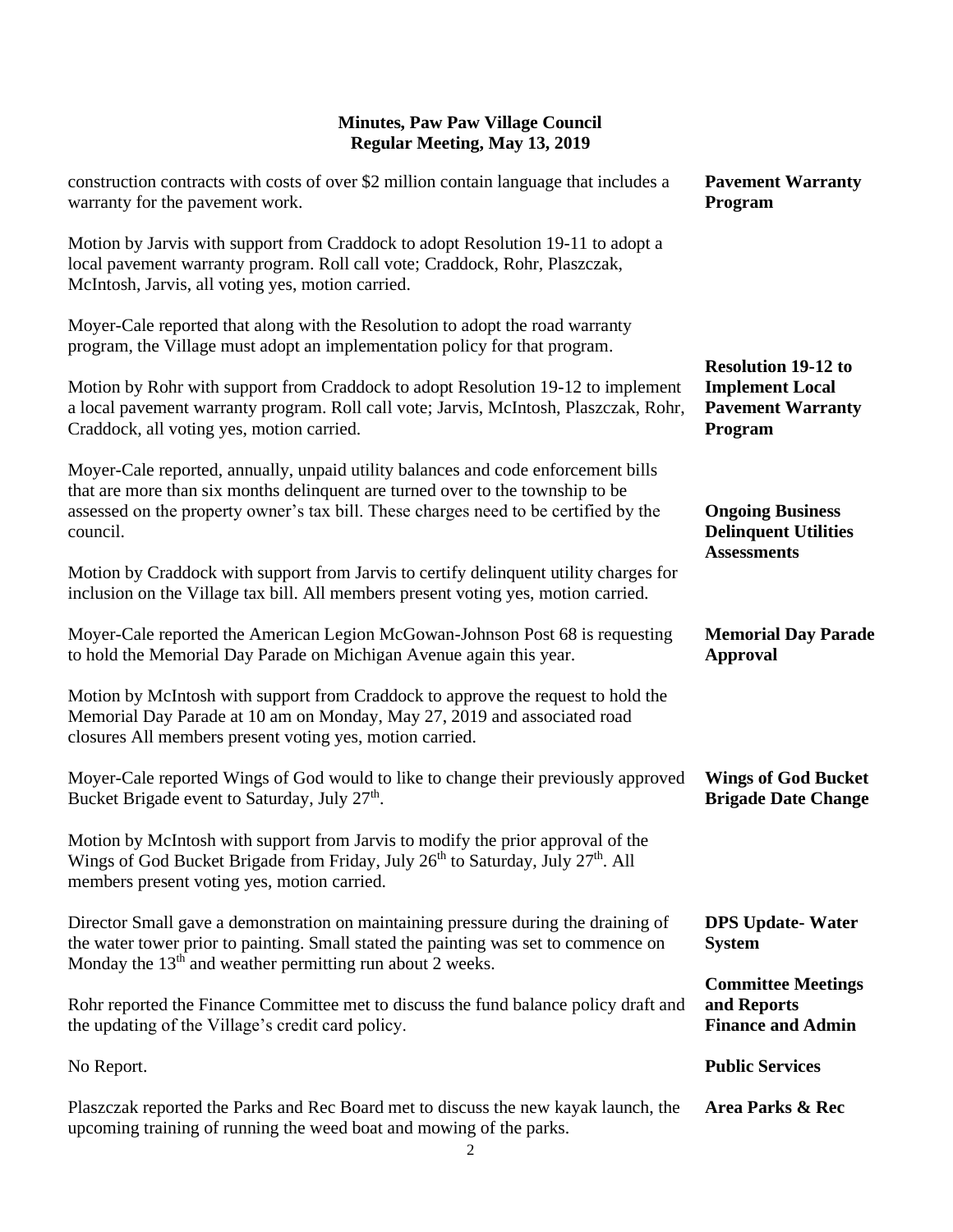| No Report.                                                                                                                                                                                                                                                                                                                                                                                                                                                                                           | <b>DDA</b>                                                         |
|------------------------------------------------------------------------------------------------------------------------------------------------------------------------------------------------------------------------------------------------------------------------------------------------------------------------------------------------------------------------------------------------------------------------------------------------------------------------------------------------------|--------------------------------------------------------------------|
| No Report.                                                                                                                                                                                                                                                                                                                                                                                                                                                                                           | <b>Economic Develop</b>                                            |
| Jarvis reported the Farmers Market Committee met and discussed adding balloons to<br>the weekly posted signs and ordering a new canopy.                                                                                                                                                                                                                                                                                                                                                              | <b>Farmers Market</b>                                              |
| No Report.                                                                                                                                                                                                                                                                                                                                                                                                                                                                                           | <b>Fire Board</b>                                                  |
| Plaszczak reported the Historical Commission met to discuss the grand opening of the<br>Carnegie Museum on June 9 <sup>th</sup> from 1-4 pm.                                                                                                                                                                                                                                                                                                                                                         | <b>Historical Committee</b>                                        |
|                                                                                                                                                                                                                                                                                                                                                                                                                                                                                                      | <b>Housing Commission</b>                                          |
| No Report.<br>No Report.                                                                                                                                                                                                                                                                                                                                                                                                                                                                             | <b>Maple Lake</b><br><b>Preservation</b>                           |
| Moyer-Cale reported the Planning Commission discussed the recommended site plan<br>approval for the Presbyterian Church contingent to ZBA's approval. They<br>commission also held a public hearing regarding different housing types allowed<br>within the village.                                                                                                                                                                                                                                 | <b>Planning Commission</b>                                         |
|                                                                                                                                                                                                                                                                                                                                                                                                                                                                                                      | <b>Wellhead Protection</b>                                         |
| No Report.                                                                                                                                                                                                                                                                                                                                                                                                                                                                                           | <b>Wine &amp; Harvest</b>                                          |
| No Report.<br>Jarvis complimented Small on his vast knowledge of so many different facets of his<br>position.                                                                                                                                                                                                                                                                                                                                                                                        | <b>Council Comments</b><br><b>Jarvis</b>                           |
| McIntosh requested that Moyer-Cale put a wage increase for the Planning<br>Commission on the next meeting agenda.                                                                                                                                                                                                                                                                                                                                                                                    | <b>McIntosh</b>                                                    |
| Moyer-Cale reported the Briggs Pond overflow spillway has at least one void. Barr<br>Engineering is reviewing the potential cost to adjust the spillway. Moyer-Cale also<br>reported Eleanor Serocki of the Van Buren Conservation District will be hosting a<br>walk around Maple Island to identify invasive species and how to properly remove<br>them. Moyer-Cale noted she will be attending the MPPA Conference in Grand Rapids<br>next week and encourages the council to attend if possible. | <b>Manager Comments</b><br><b>Moyer-Cale</b><br><b>Adjournment</b> |
| Motion by Jarvis with support by Craddock to adjourn the meeting. All members<br>present voting yes, motion carried. Meeting adjourned at 8:43 p.m.                                                                                                                                                                                                                                                                                                                                                  |                                                                    |